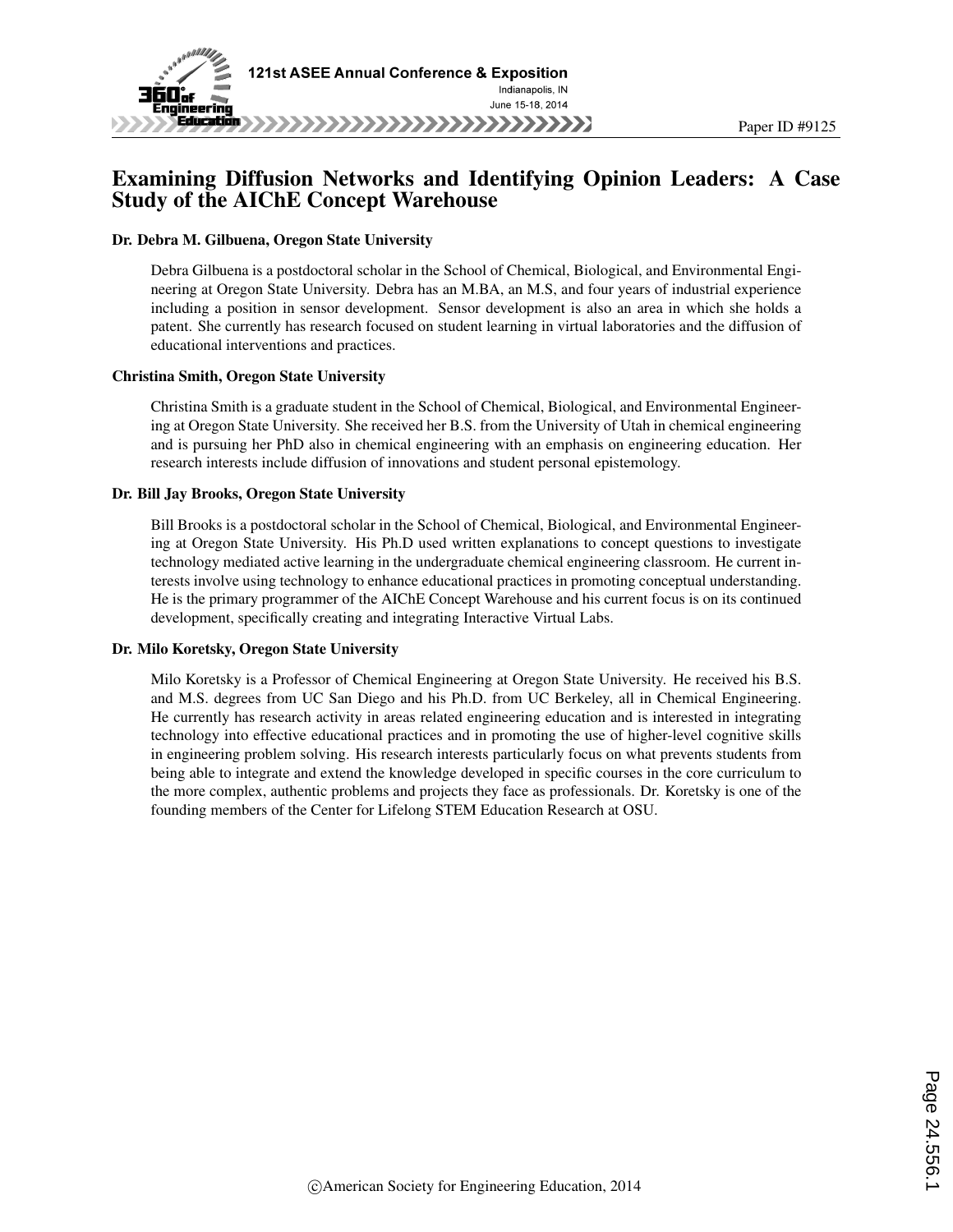# **Examining Diffusion Networks and Identifying Opinion Leaders: A Case Study of the AIChE Concept Warehouse**

### **Abstract**

Propagation is a widespread goal for educational innovations. If an innovation is effective in one environment, developers usually desire to share it with other instructors and institutions to have a larger impact and improve education more broadly. Additionally, funding agencies like the National Science Foundation require a "broader impact" component in all grant proposals. One aspect commonly missing when an innovation is shared is a reflective, evidence-based description of the process as the innovation moves from the home institution to other institutions with different faculty, different students and a different culture. E.M. Rogers put forth a theory, *Diffusion of Innovations*, that offers one framework with which to examine this process. In this context, Rogers describes diffusion as "the process in which an innovation is communicated through certain channels over time among the members of a social system."

We report on the first two years of propagation of the AIChE Concept Warehouse (CW), a database-driven website developed to support the chemical engineering education community's use of concept-based pedagogies. We focus on examining the diffusion networks and how they change over time. We identify opinion leaders who appear to have played a key role in the innovation's propagation. We also discuss instances where the tool appears to have been promoted without active involvement on the part of the developers. Our purpose is to highlight aspects of diffusion that other innovators may want to consider, provide an example of how these aspects can be examined in the early stages of an innovation's life, and learn how we can further support propagation of this innovation. We ask the following research questions: Through which diffusion networks has the Concept Warehouse been propagated? Who are the opinion leaders influencing its propagation and how do they promote this tool?

AIChE Concept Warehouse instructor applicants (N>300) were asked, "How did you hear about us?" Network analysis was performed using network diagrams representing different points in time as visual representations of the network connections and how they changed. Further analysis of the most recent sociogram was used to identify instructors who referred this tool to four or more other users. These instructors are termed opinion leaders.

### **Introduction**

Propagation is a widespread goal of education materials development. If an educational innovation is effective in one environment, many developers want to share it with other instructors and institutions to have a larger impact and improve education more broadly. Additionally, funding agencies like the National Science Foundation require a "broader impact" component in all grant proposals. One aspect commonly missing when an innovation is shared is a reflective, evidence-based description of the process as the innovation moves from the home institution to other institutions with different faculty, different students and a different culture. E.M. Rogers put forth a theory, *Diffusion of Innovations*, that offers one framework with which to examine this process. In this context, Rogers describes diffusion as "the process in which an innovation is communicated through certain channels over time among the members of a social system."<sup>1</sup>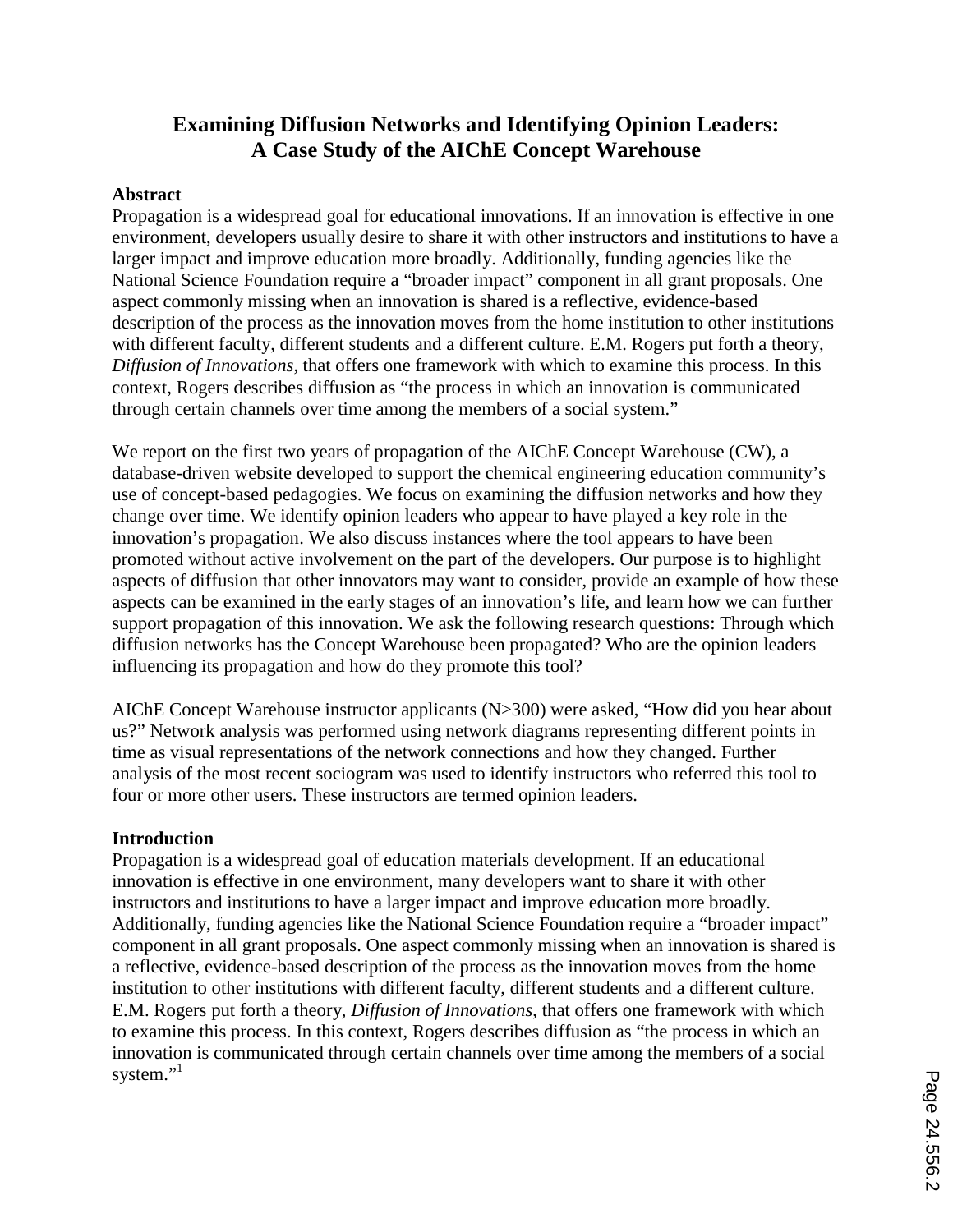Conceptual learning is critical to developing problem solving skills in chemical engineering. Many engineering educators and industry partners emphasize the need for students to apply their knowledge to new and challenging problems.<sup>2</sup> In order to do so, students must learn with understanding.<sup>3</sup> A lack of conceptual understanding has been shown to severely restrict students' ability to solve new problems, since they do not have the functional understanding to use their knowledge in new situations.<sup>4</sup> However, science and engineering classrooms often reward students more for rote learning than for conceptual understanding.<sup>5, 6</sup> There is clearly a need for more emphasis on conceptual understanding and concept-based instruction.

We report on the first two years of propagation of the AIChE Concept Warehouse (CW), a database-driven website developed to support the chemical engineering education community's use of concept-based pedagogies. The CW contains approximately 2000 concept-based clicker questions (or ConcepTests) and ten Concept Inventories for core chemical engineering classes. We focus on diffusion networks, particularly opinion leaders who have played a key role in the innovation's propagation. Our purpose is to highlight aspects of diffusion that other innovators may want to consider, provide an example of how these aspects can be examined in the early stages of an innovation's life, and learn how we can further support propagation of this innovation. We ask the following research questions:

- 1. Through which diffusion networks has the Concept Warehouse been propagated and how have they changed over time?
- 2. Who are the opinion leaders influencing its propagation and how do they promote this tool?

### **Background & Theoretical Framework** *AIChE Concept Warehouse*

# *Overview*

The AIChE Concept Warehouse (CW) is a database-driven website developed to lower the activation barrier for faculty to use conceptual instruction and assessment so that many more chemical engineering faculty incorporate concept-based learning into their classes. Conceptbased instruction (e.g., ConcepTests, concept inventories) often depends on high quality concept questions. These questions can be time consuming and difficult to construct, posing one of the biggest barriers keeping faculty from implementing this type of pedagogy.<sup>7, 8</sup>

This tool can be used throughout the core ChE curriculum (Material and Energy Balances, Thermodynamics, Transport Phenomena, Kinetics and Reactor Design, and Materials Science). Currently the AIChE Concept Warehouse has approximately 2000 concept questions (ConcepTests) and ten Concept Inventories available for searching, viewing, and using in courses through the user interfaces. Student and instructor interfaces are available for the community at http://cw.edudiv.org, and university faculty can obtain an account through this site. There are currently over 140 institutions and over 370 accounts registered with the AIChE Concept Warehouse.

A screen shot of the AIChE Concept Warehouse ConcepTest search page is shown in Figure 1. In order to maximize compatibility and minimize complexity, an effort was made to design the instructor interface to match with the current practices of new users, or potential adopters, to be familiar and user-friendly. One way of accomplishing this design objective was to predict and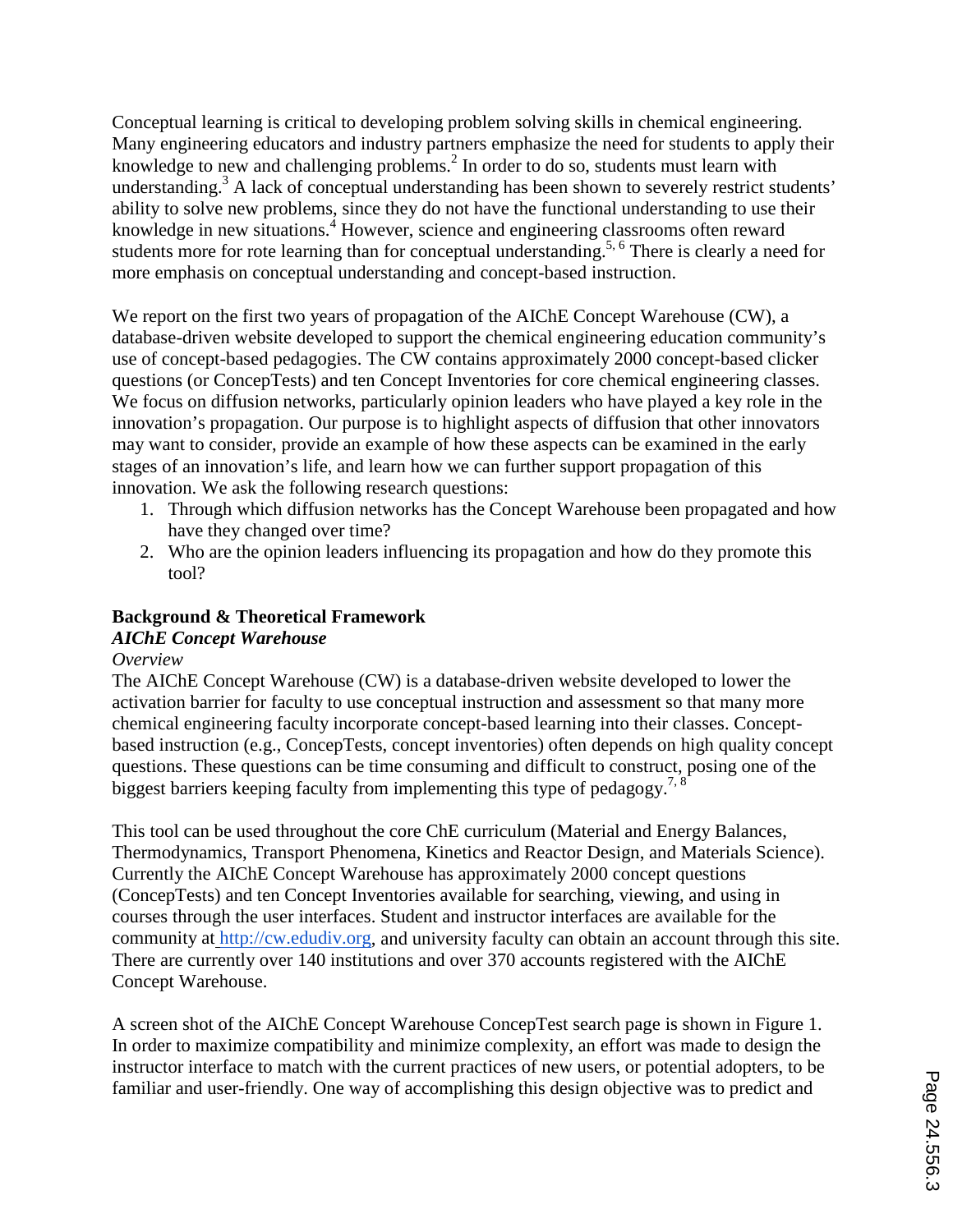accommodate different ways users might leverage the AIChE Concept Warehouse. The next subsection presents the different predicted modes of use for potential adopters.

| <b>AICHE CONCEPT WAREHOUSE</b><br><b>CONCEPTESTS</b><br><b>HOME</b>                                      | <b>CONCEPT</b>                                                | Smith   jogout   help<br><b>INSTRUCTIONAL</b><br><b>CLASSES</b><br><b>PROFILE</b><br><b>SUPPORT</b>                                                                                                                                                                           |
|----------------------------------------------------------------------------------------------------------|---------------------------------------------------------------|-------------------------------------------------------------------------------------------------------------------------------------------------------------------------------------------------------------------------------------------------------------------------------|
|                                                                                                          | <b>INVENTORIES</b>                                            | <b>TOOLS</b><br><b>ABOUT</b><br><b>SEARCH</b><br><b>MANAGE TESTS</b><br><b>STATISTICS</b><br><b>NEW QUESTION</b>                                                                                                                                                              |
| Class: Design F2011                                                                                      | ۰                                                             |                                                                                                                                                                                                                                                                               |
| <b>Classes</b>                                                                                           |                                                               | Search Reset Advanced Search                                                                                                                                                                                                                                                  |
| Energy Balances<br>Fluid Dynamics<br>General Chemistry<br>Heat Transfer<br>Mass Transfer                 | Showing 1-50 of 688 results (in 0s)<br>r                      | Results per page: 50 -                                                                                                                                                                                                                                                        |
| Material Balances<br>Materials Science<br>Cther<br>Reaction<br>Engineering<br>Thermodynamics<br>Workshop | ID:1 Modified Throttling Valve<br>$P_2$ < $P_1$<br>$P_1$ : To | An ideal gas flows steadily through the piping system and<br>valve shown below. The inlet pressure and temperature are<br>$P_1$ and T<br>Contributor: Bill Brooks<br>Class: Energy Balances<br>Author Ron Miller<br>Thermodynamics<br>Type: Multiple Choice<br>Rating<br>会会会会 |
| Misconceptions                                                                                           |                                                               | क                                                                                                                                                                                                                                                                             |
| Topics                                                                                                   | ID:13 Thermite Reaction<br><b>Insulation</b>                  | Consider a completely insulated, closed system of fixed<br>volume. The exothermic thermite reaction takes place in the<br>system. What happens to the system's energy?                                                                                                        |
| Surface Features<br>My Questions                                                                         | <b>System</b>                                                 | Contributor: Bill Brooks<br>Class: Energy Balances<br>Author John Falconer<br>Thermodynamics<br>Type: Multiple Choice<br>Rating<br>*****                                                                                                                                      |
|                                                                                                          |                                                               | Œ                                                                                                                                                                                                                                                                             |
| Unused (self)                                                                                            | ID:14 Exothermic Reaction in<br>Adiabatic SS Flow Reactor     | The exothermic reaction $A \rightarrow B$ reaches an equilibrium<br>conversion of 25% in an adiabatic steady state flow reactor.<br>Which of the following will likely increase conversion?                                                                                   |
| Type<br>Suggestions                                                                                      |                                                               | Contributor: John Falconer<br>Class: Thermodynamics<br>Type: Multiple Choice<br>Reaction Engineering<br>Rating<br>含含含含                                                                                                                                                        |

**Figure 1.** Screenshot of the ConcepTest search page of the AIChE Concept Warehouse

# *Modes of Use*

There are four ways that the developers originally foresaw new users implementing the AIChE Concept Warehouse in their classes. These four modes of use are supported in the AIChE Concept Warehouse through Quick Start guides and video walkthroughs. These guides are intended for new users to facilitate their initial use. In addition, faculty may actively contribute by adding their own questions to the database.

Table 1 gives a summary of these modes of use. At all levels of use, instructors can create a class as well as find and select a set of concept questions to create a ConcepTest.

1. *Offline* refers to not using the web based infrastructure which includes features such as housing aggregate and tabulated data provided by students. Examples of this include faculty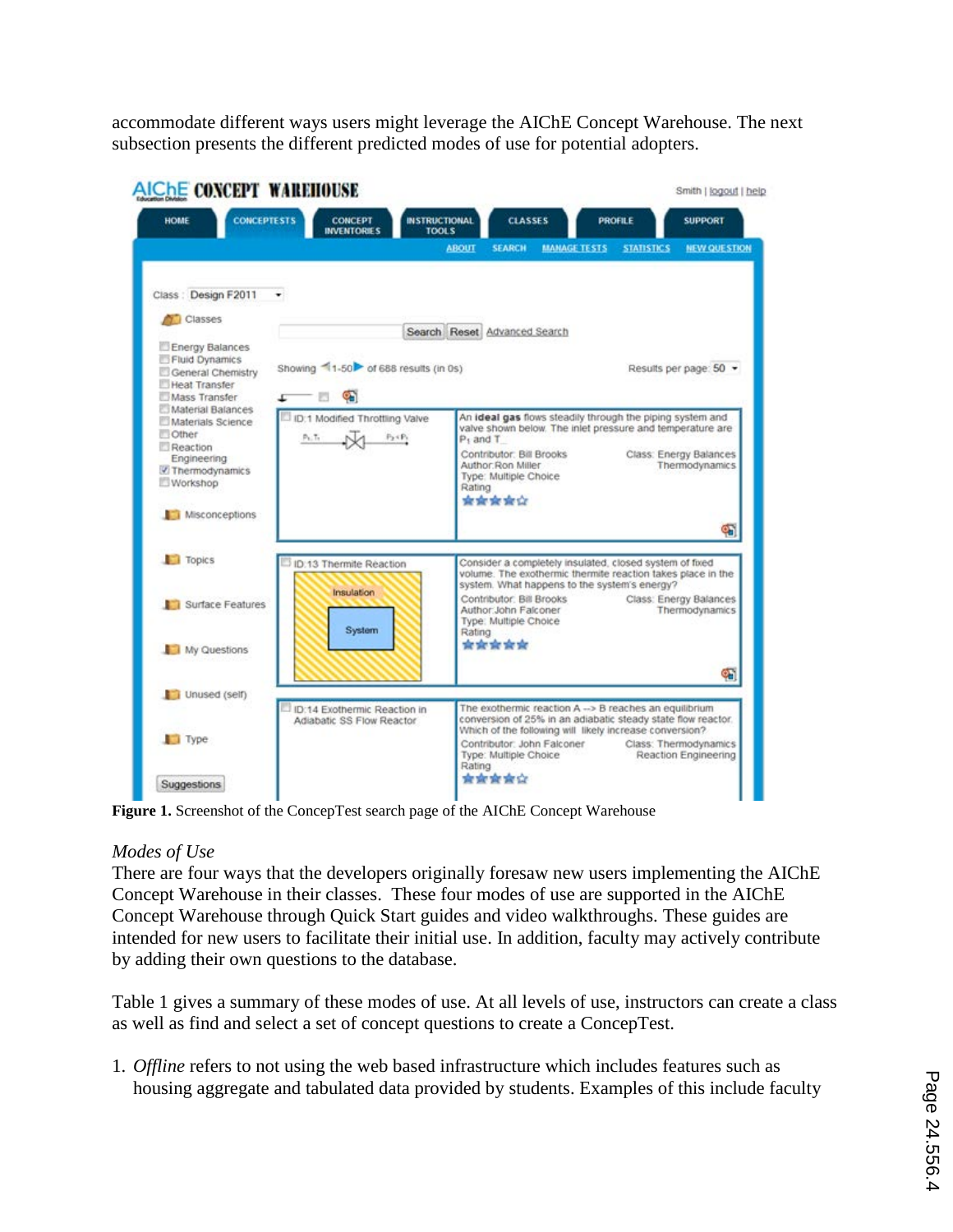downloading questions, either as a Microsoft Word document or PowerPoint slides, used on a homework set, test, quiz, or in class with an external clicker system. This form of use does not expose students to the site. Even at the basic level of using offline, instructors already using peer instruction or active learning with concept questions need only make minor changes to current practices and the AIChE Concept Warehouse may save them preparation time.

2. *Online* refers to using the website infrastructure and features. A major benefit of this mode of use is the ability to view results from assignments, which are presented aggregated, tabulated, and archived for later use and are available for download in Microsoft Excel format. If an instructor wants to use more of the features available online, instead of downloading questions they can integrate the use of clickers or have students log in and answer ConcepTests and inventories on their laptops or smart phones (either in-class or for homework). If instructors solicit responses via laptops or smartphones, they can prompt short answer explanations and confidence follow-ups in addition to the multiple choice answers. Such written reflection is perceived by students as helpful.<sup>9</sup> These more involved features require students to interface with the website.

| Mode of<br>Use |                                          | <b>Description</b>                                                                                                 |
|----------------|------------------------------------------|--------------------------------------------------------------------------------------------------------------------|
| <b>Offline</b> |                                          | Download questions via Microsoft Word or PowerPoint to use on<br>homework, tests, or with external clicker systems |
| Online*        | Homework                                 | Used online outside of class through student interface as homework                                                 |
|                | In-Class, with Laptops or<br>Cell Phones | Used in class allowing short answer explanations and confidence follow-<br>up                                      |
|                | In-Class, with Turning<br>Point Clickers | Used in class with Turning Point clickers using the AIChE Concept<br>Warehouse java applet                         |

**Table 1**. Predicted modes of use of the AIChE Concept Warehouse and their description.

\* requires students to interface with the site

### *Diffusion of Innovations*

In this paper we use *Diffusion of innovations*, a theory put forth by E.M. Rogers in his first book on the topic in  $1962<sup>1</sup>$  Diffusion of innovations has been used as a theoretical framework for decades and has accounted for more than 5,000 publications in the field. According to Rogers "diffusion is the process in which an innovation is communicated through certain channels over time among the members of a social system.  $[p. 5]<sup>{n}</sup>$  The four elements that are important in this definition are: (1) the innovation, (2) communication channels, (3) time and (4) social system [p.11]. Characteristics that contribute to the rate at which an innovation is adopted include relative advantage, compatibility, complexity, triability, and observability. The innovationdecision process used by an individual in consideration of adopting an innovation consists of five stages "(1) from first *knowledge* of an innovation, (2) to forming an *attitude* toward the innovation, (3) to a *decision* to adopt or reject, (4) to *implementation* of the new idea, and to (5) *confirmation* of this decision. [p. 990]<sup>"10</sup> Each of these elements have their own characteristics that contribute to the rate at which an innovation is adopted, however we will focus on the *social system* and the role it plays with diffusion networks.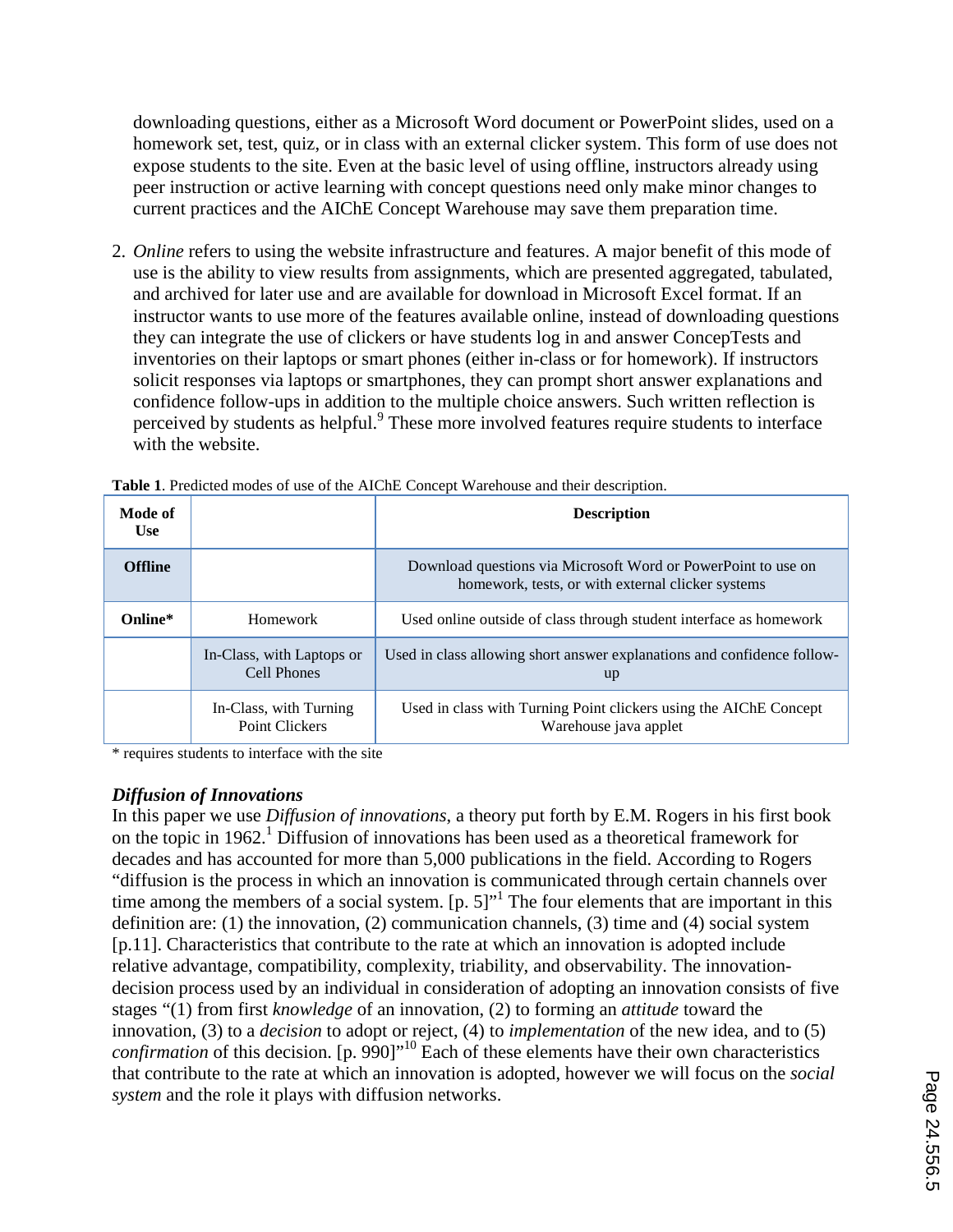A social system is defined as "a set of interrelated units that are engaged in joint problem solving to accomplish a common goal.  $[p. 23]$ <sup>1</sup> This system is embedded within a structure which is composed of patterned social relationships and/or interpersonal networks. Within these social systems, it is often the innovator who is seen as an outsider and therefore her/his role within the diffusion process is limited. In order to promote change, individuals who are influential are called *opinion leaders*. Rogers states that this position is earned and maintained through "technical competence, social accessibility, and conformity to the system's norms  $[p. 27]$ " and that these opinion leaders have an important effect on the rate of adoption.

Borrego et al. used Diffusion of innovations as a framework to survey department chairs and investigate faculty awareness and adoption of a wide variety of research-based instructional strategies in engineering education.<sup>11</sup> They found three major types of factors that contribute to the decision to adopt innovations: $11$ 

- The most prevalent type of factor was resources (e.g., funding, computers, classroom and laboratory space, etc.).
- Faculty member related issues occurred as the second most common type of factor, and included: time for preparation, management of labor-intensive innovations, culture of the faculty members' environment, "resistance to change, marginalization of teaching in promotion and tenure, and skepticism regarding evidence of improved student learning. [p. 199]"<sup>11</sup>
- The third type of factor, student-related aspects, included advantages of innovations, such as improved student learning and improved student satisfaction and barriers such as student resistance.

In addition, they emphasize "the importance of disciplinary networks and opinion leaders who are similar to (i.e., practicing in the same discipline as) potential adopters.  $[p. 200]$ <sup>"11</sup> In another study, Borrego et al investigated the innovation-decision process in engineering education and highlighted word of mouth, workshops, and literature as the most common diffusion channel to raise awareness.<sup>12</sup> Other studies in educational contexts have also emphasized the important role opinion leaders play in the promoting adoption of a new innovation.<sup>13,14</sup> In our previous work, we found that one-on-one, in-person diffusion channels appeared to be more effective than impersonal emails at attracting users that demonstrated a high level of engagement with the AIChE Concept Warehouse.<sup>15</sup>

In this paper we build on our previous work and use *Diffusion of innovations* to investigate diffusion networks, communication channels, and opinion leaders. The nature of diffusion networks is important to understanding the diffusion process. To understand these networks communication network analysis, which is a method of research to such for the communication structure within a social system, is done. Through network diagrams we are able to identify diffusion networks of users of the CW and the growth that has occurred over 18 months, as well as the key users who have helped to propagate this innovation.

# **Methods**

Network analysis was performed including all CW instructor applicants to examine the diffusion networks through which the CW has propagated (research question 1), to examine how users are connected and to identify the opinion leaders that have promoted its propagation (research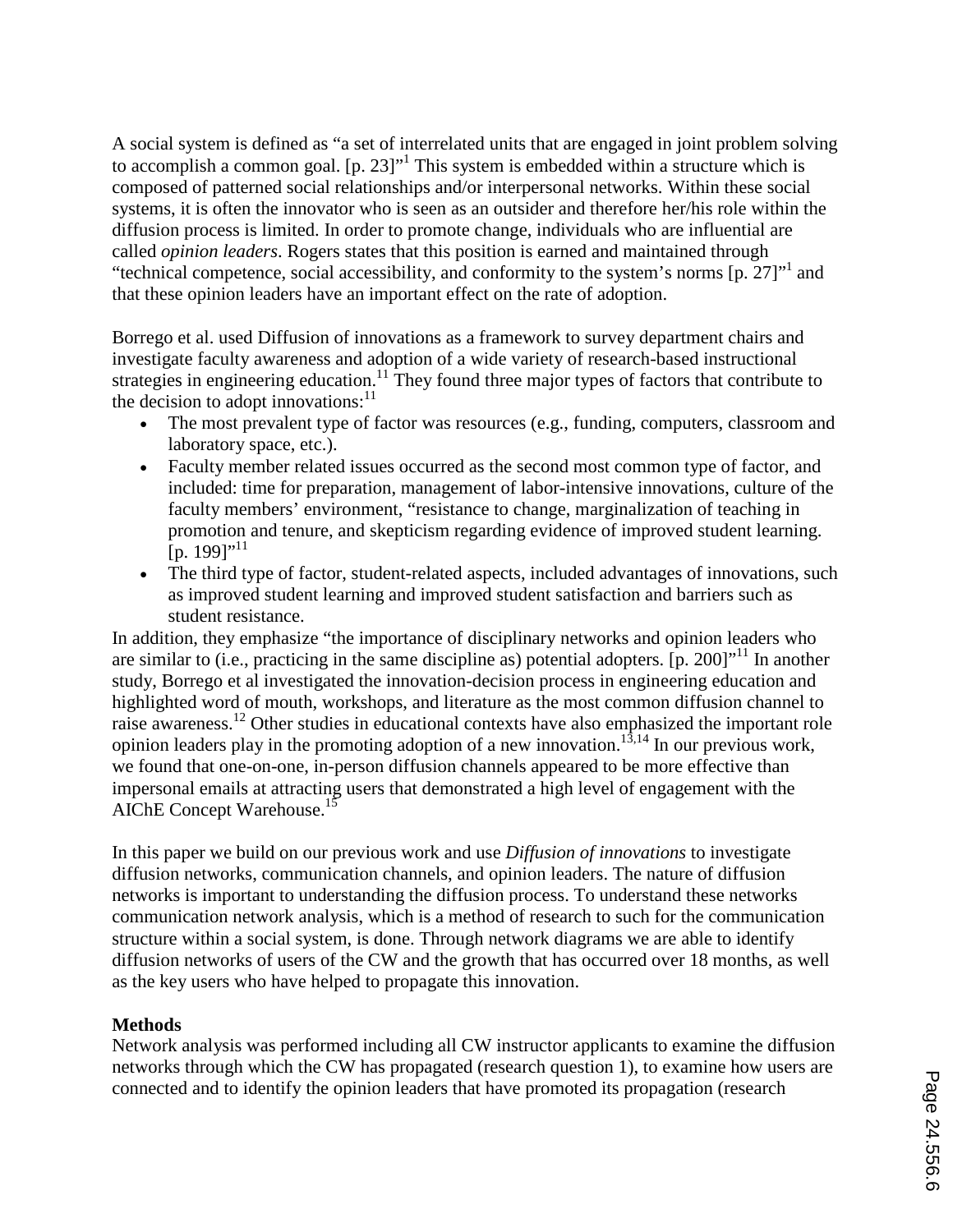question 2). This study utilized answers to a question on initial AIChE Concept Warehouse applications and general usage data from the CW including date stamps, number of logins, and number of questions downloaded or assigned online. This data was collected and housed in the CW database. Answers to the question "How did you hear about us?" were analyzed using an emergent coding process. Categories representing diffusion channels were identified and network analysis was performed. Network diagrams or sociograms were created for the CW representing different points in time.

A network diagram consists of nodes, or circles in our case, and edges. Each node represents an instructors who applied for, used, or referred an instructor to the CW (N>300) or an event that appears to have garnered new applicants. These users, instructors that have been given an account, consist primarily of instructors who teach chemical engineering courses, but also include instructors of chemistry, mechanical engineering, physics, and math courses. Nodes in our diagrams have two additional properties: node color represents how a user learned about the CW and node size represents the level of activity of the particular user. If applicants cited multiple events or channels in their answer to "How did you hear about us?" their node was color coded as the event or channel either most prominent (e.g., a response such as, "I heard about it from this year's ASEE conference, but I think I also got emails about it at some point," would be color coded as conference) in the response or, in cases where all channels appear equally prominent, as the event closest in time to the application date. Developers of the CW are represented by nodes towards the center of a diagram. Table 2 summarizes the node color categories. Node size was calculated as an equally-weighted average of three indicators of activity level: number of logins, number of questions downloaded (via Microsoft PowerPoint or Word), and number of questions assigned as online assignments. This weighted average is an approximate indicator of activity and broadly represents the different types of activity common in the different modes of use.

| Node or<br>Edge<br><b>Color</b> | <b>Category Name</b>       | <b>Category Description</b>                                                                                                                                                                                              |
|---------------------------------|----------------------------|--------------------------------------------------------------------------------------------------------------------------------------------------------------------------------------------------------------------------|
| Purple                          | Colleague                  | Communication channel was word of mouth via some colleague. The colleague<br>may have been a developer of the tool, a user of the tool, or in a couple of cases a<br>non-user.                                           |
| Dark Green                      | Workshop                   | Either events that were specified by applicants as workshops or to events that<br>developers described as workshops. These events typically occur over a<br>relatively short duration (a few hours to a couple of days). |
| Dark Blue                       | Conference                 | Any conference where the CW was presented. Includes annual conferences for<br>the American Society for Engineering Education and the American Institute of<br>Chemical Engineers.                                        |
| Yellow                          | Email                      | Includes any emails sent out by the developers as promotional material to raise<br>awareness of the tool such as flyers, newsletters, etc. Also includes when an<br>applicant specified email, but no other details.     |
| Red                             | Papers,<br>Publications, & | Papers published in conference proceedings, journals, and grant proposals or<br>reports.                                                                                                                                 |

**Table 2.** Summary of node and edge color categorization.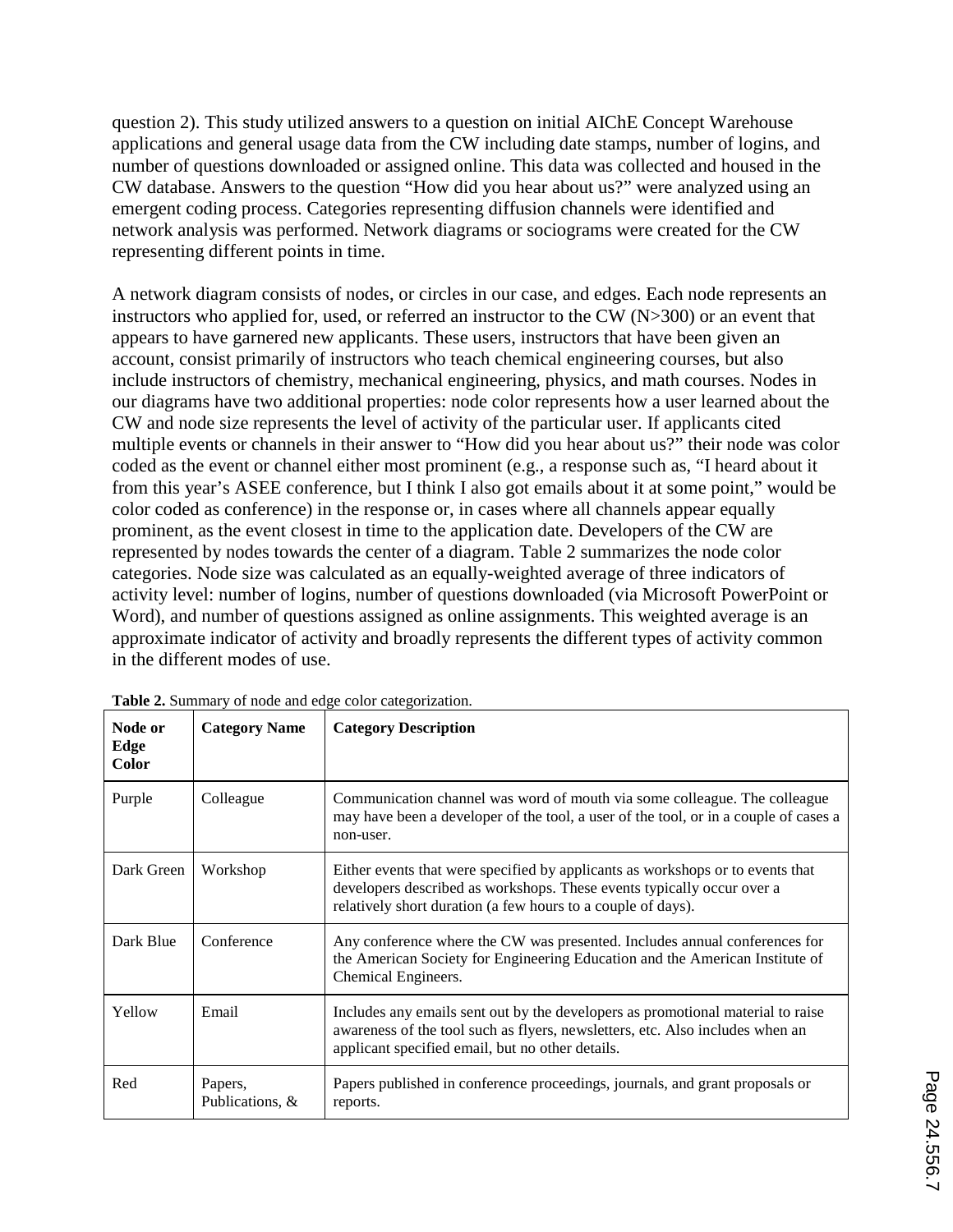|                | <b>Grants</b>           |                                                                                                                                                                                                                                    |
|----------------|-------------------------|------------------------------------------------------------------------------------------------------------------------------------------------------------------------------------------------------------------------------------|
| Light Blue     | Website                 | Any internet originated channel, such as Google or other internet searching,<br>explicit identification of the CW website, and other websites.                                                                                     |
| Light<br>Green | Professional<br>Program | Two types of professional programs were included, both of which featured the<br>CW as a small part of a multi-week engagement designed to provide instructors<br>with professional development regarding their teaching practices. |
| <b>Brown</b>   | Publisher               | Textbook publishers.                                                                                                                                                                                                               |
| White          | Non-user                | An individual that was referenced by an applicant but that has never applied for<br>or gotten a CW user account.                                                                                                                   |
| Light Gray     | Unknown                 | No source of information about how the applicant heard about the CW was<br>stated on the application or noted in any other documentation.                                                                                          |
| <b>Black</b>   | Developer               | One of the individuals on the initial CW grant that has contributed to CW<br>development since inception.                                                                                                                          |

Edges represent the relational links between nodes, and are seen as a line between circles. Each edge has a color that corresponds to the communication channel through which the outermost node of the two being linked learned about the CW. Figure 2 walks through an example diagram. In this example, a developer (illustrated by a black node) told two colleagues about the Concept Warehouse. These two additional users are represented by purple nodes, indicating that they heard about the Concept Warehouse through the "colleague" communication channel. The edges connecting these users to the developer reinforce the "colleague" channel and are also purple. In this example we can also see that the two additional users have different levels of activity with respect to their use of the Concept Warehouse. The larger purple node has a higher level of activity than the smaller purple node.



**Figure 2**. Illustration of how our network diagrams are constructed.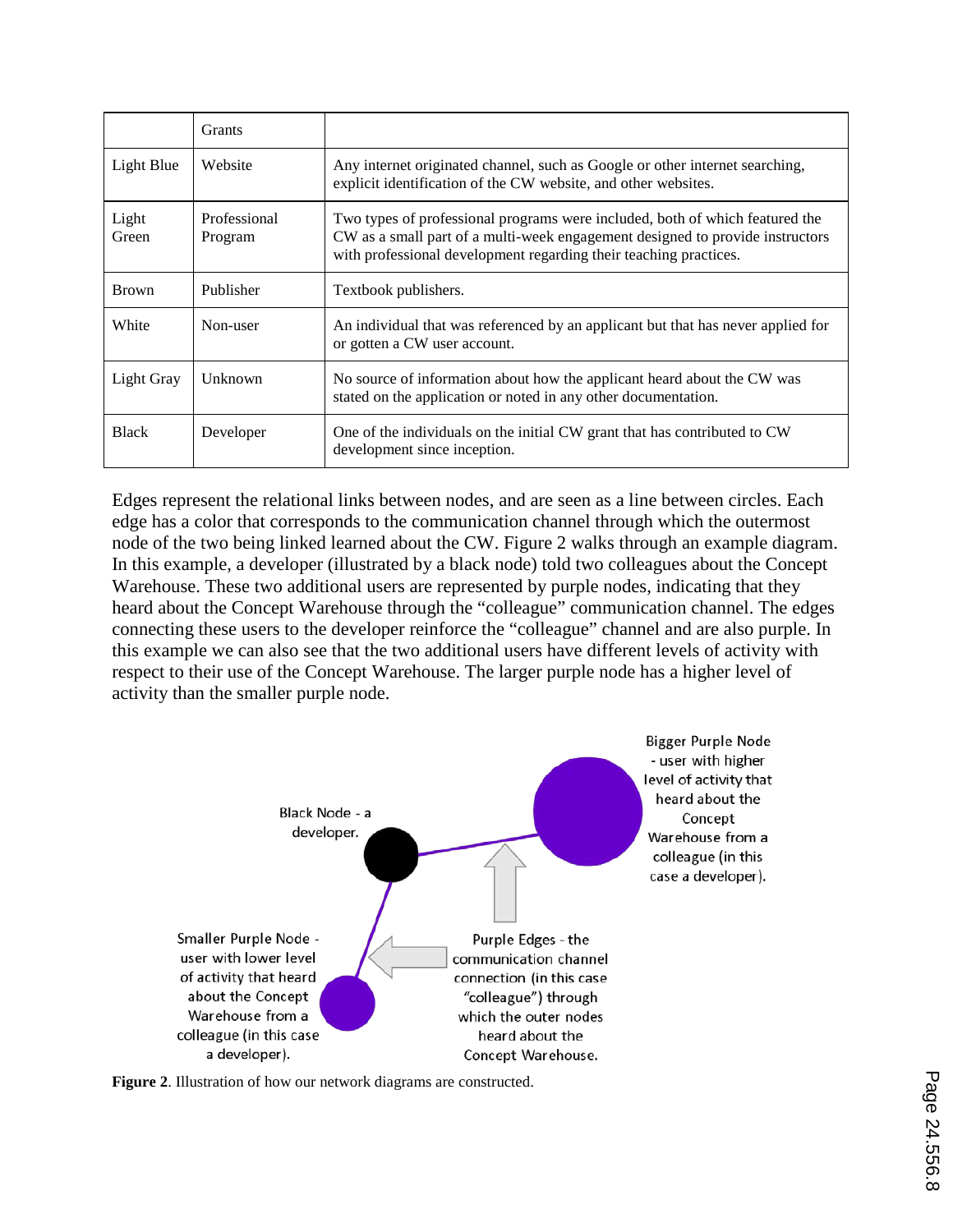These diagrams show how each user learned about the tool, what each user's level of activity was at a given point in time, and how they contributed to the spread of the CW. These diagrams allow us to see how the CW has spread over time and through what channels. In addition, the diagrams assist in the identification of opinion leaders by showing how users connect to each other and to communication channels or events.

# **Results & Discussion**

Seven network diagrams were constructed that represent different points in time, the first illustrating the CW network at launch and the remainder illustrating the CW network in threemonth intervals until 18 months post-launch. A subset of four diagrams are presented in Figure 3, showing the CW network from launch to 18 months post-launch in six-month intervals. As described in Table 2, each node and edge color signifies a different communication channel with the size of each node corresponding to the activity level of the represented user.



**Figure 3**. Network diagram tracking the communication channels and user activity for CW accounts at four different points in time. Each dot (or node) represents a user or event and the lines (or edges) represent the communication channels through which users are connected to each other and/or events. Larger dot sizes represent a higher level of Concept Warehouse use.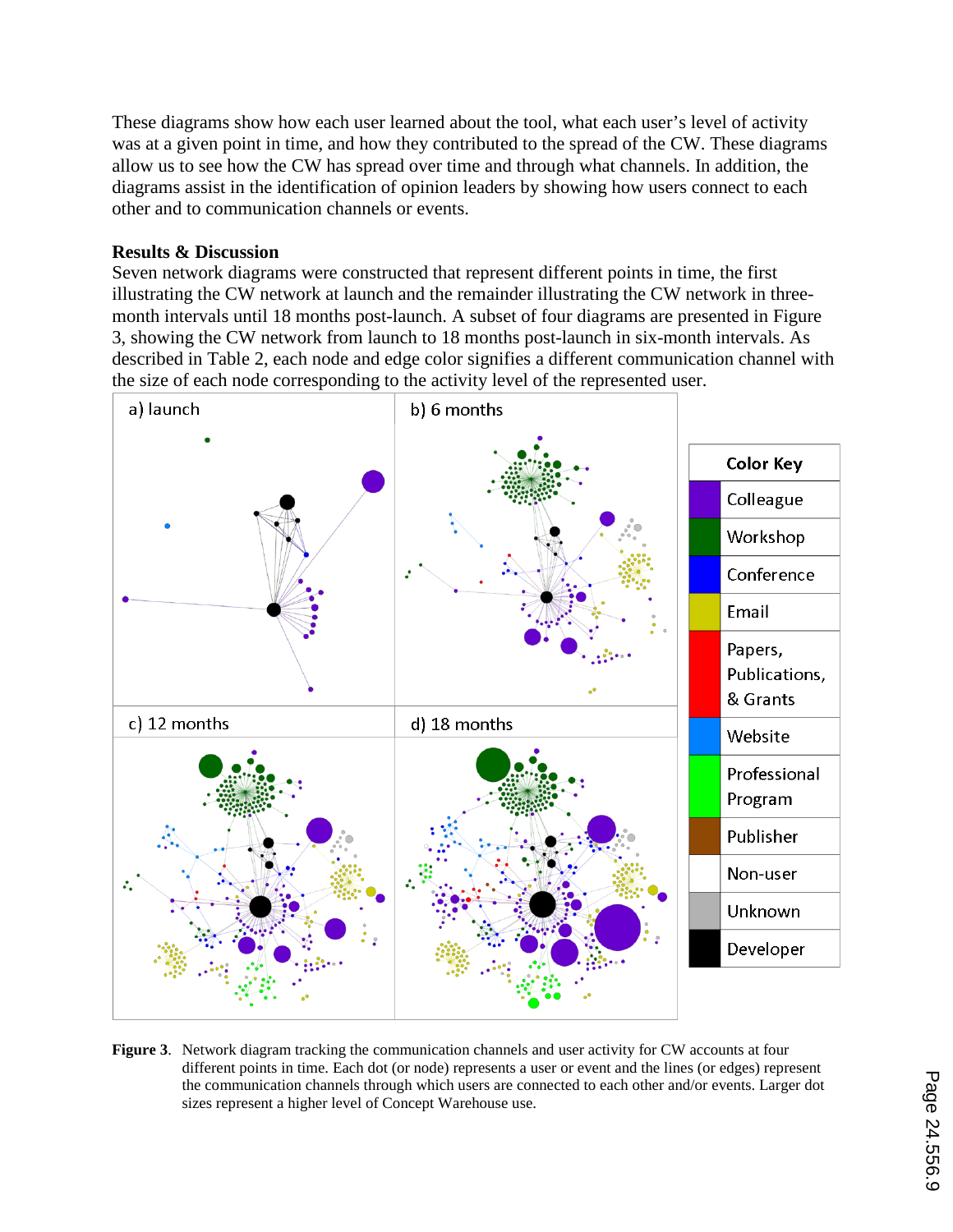Considerable growth can be seen over the initial 18 months of this tool's public availability. In addition, the network diagrams clearly illustrate the flurry of new applicants associated with each propagation activity the developers engage in. For example, the two large clusters of yellow nodes show applicants that signed up as a result of dissemination of two different email list flyers. The majority of high-activity users (the largest node size) learned about the tool through one-on-one interaction via discussion with a colleague or hands-on experience in workshops or longer professional development programs. This result is consistent with earlier findings on the effectiveness of communication channels.<sup>15</sup>

In addition to the substantial growth of the CW observed over its first 18 months of public availability, three additional aspects appear to be changing with time: we begin to see the emergence of potential opinion leaders, we can see the influence of professional development activities (short workshops and longer programs) in the tool's growth, and communication channels cited as propagating the tool begin to be less directly connected to the developers. Each of these aspects is described in more detail below.

### *Opinion leaders*

We have identified two potential opinion leaders. These individuals were labeled potential opinion leaders because they were referenced by at least four other individuals on applications. The first potential opinion leader is shown as a medium-sized purple node in part (a) of Figure 4. This individual has used the CW for a long period of time and has been noted as a source of information about the CW by other instructors, beginning shortly after the tool's launch. This individual was referenced by eleven applicants as their source of information about the CW. In addition, this individual has incorporated the CW as part of multiple faculty development activities.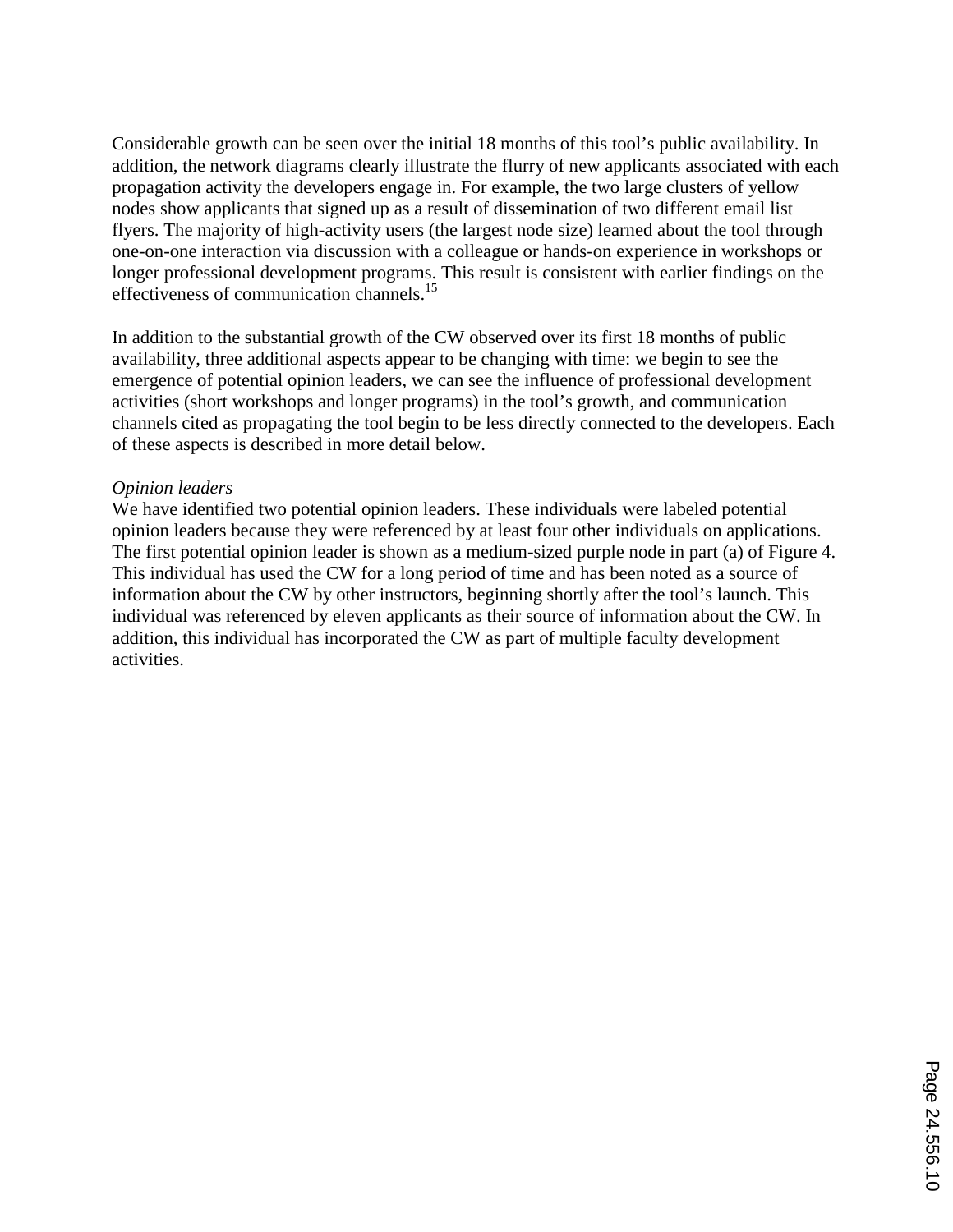

**Figure 4.** Identification of potential opinion leaders

The second potential opinion leader, while not nearly as active as the first, has been cited as a source of information for four individuals and has also apparently discussed the CW while hosting a professional development activity. We intend to monitor the network diagrams as the tool continues to grow in order to identify additional potential opinion leaders. In addition, we plan to invite the two identified potential opinion leaders noted here to be interviewed. We hope to gather more information about their propagation activities so that we can better support them in their efforts.

### *Participants in professional development activities*

Along with individual opinion leaders that appear to be influencing the network, professional development activities have also had a substantial influence. Figure 3d presents two of these activities with a workshop represented as a cluster of dark green nodes at the top of the diagram and a longer program represented as a cluster of light green nodes at the bottom of the diagram. In Figure 5 we focus on the evolution of the light green cluster because of the apparent quick adoption indicated by the three growing nodes at the bottom of the figure. In only three to six months after learning about the tool, three of these professional development program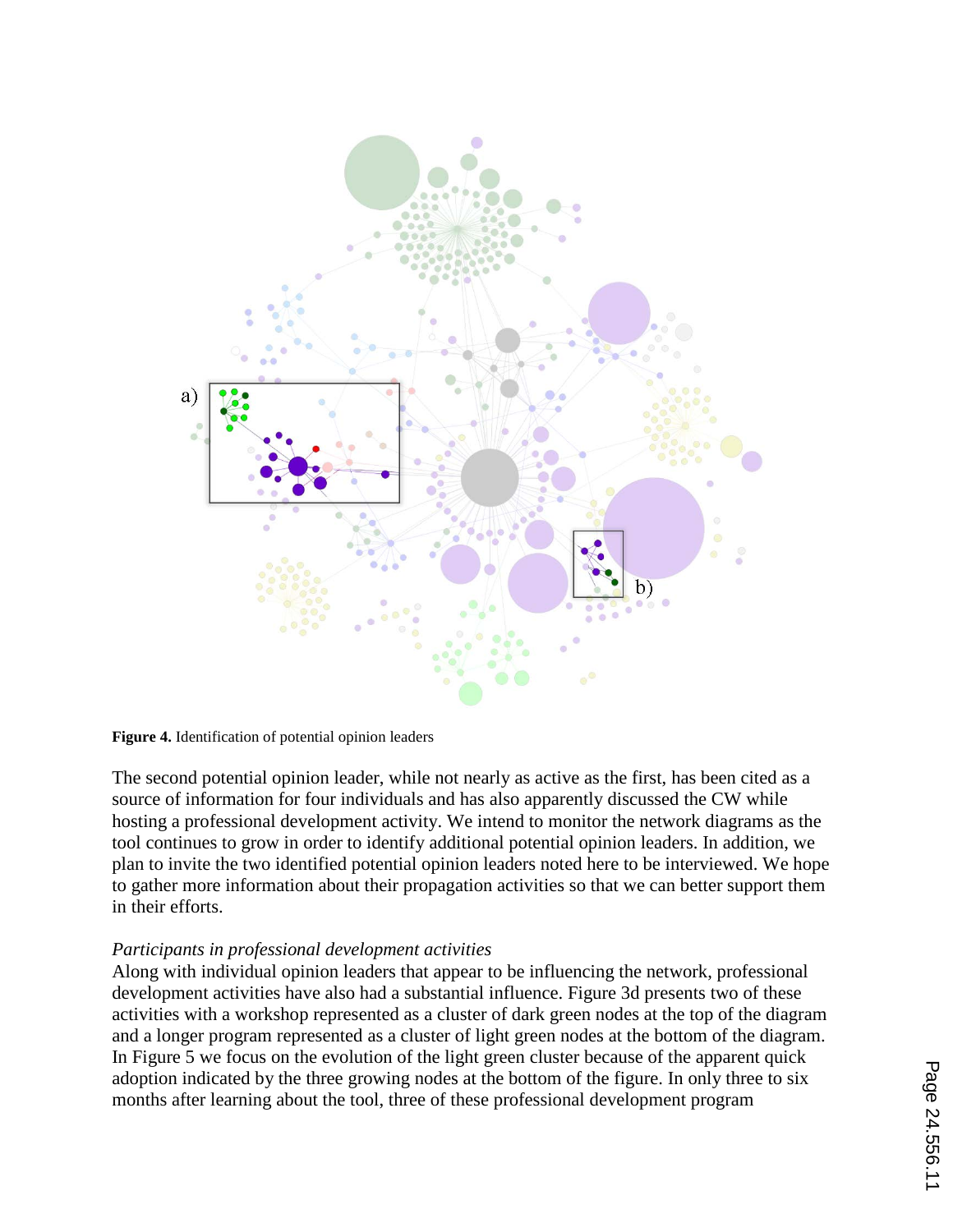participants appear to have implemented it. While we cannot be sure, perhaps the long-term involvement in a pedagogically-focused, professional development program provided these individuals with the support necessary to feel comfortable and confident in using this tool so quickly. These individuals, like the potential opinion leaders identified above, are excellent candidates for a follow-up interview study. We may be able to learn more about supporting such seemingly quick adoption from these individuals' experiences. In addition, many of the participants in that professional development activity appear to have a low-level of activity. A subset of these individuals may also be excellent candidates for interviews as they may be able to provide insight into the barriers they faced and reasons they chose not to implement the tool.



**Figure 5.** Increased activity over time of individuals who participated in a long-term professional development program.

### *Applicants informed not through developer channels*

One somewhat surprising result of these network diagrams was the apparent emergence of communication channels where the developers invested little or no continuous, visible activity. Four of these communication channels were identified. They are shown in Figure 6 and discussed in more detail in the subsections below.



**Figure 6.** Four communication channels were identified that involve little or no continuous active involvement by the developers.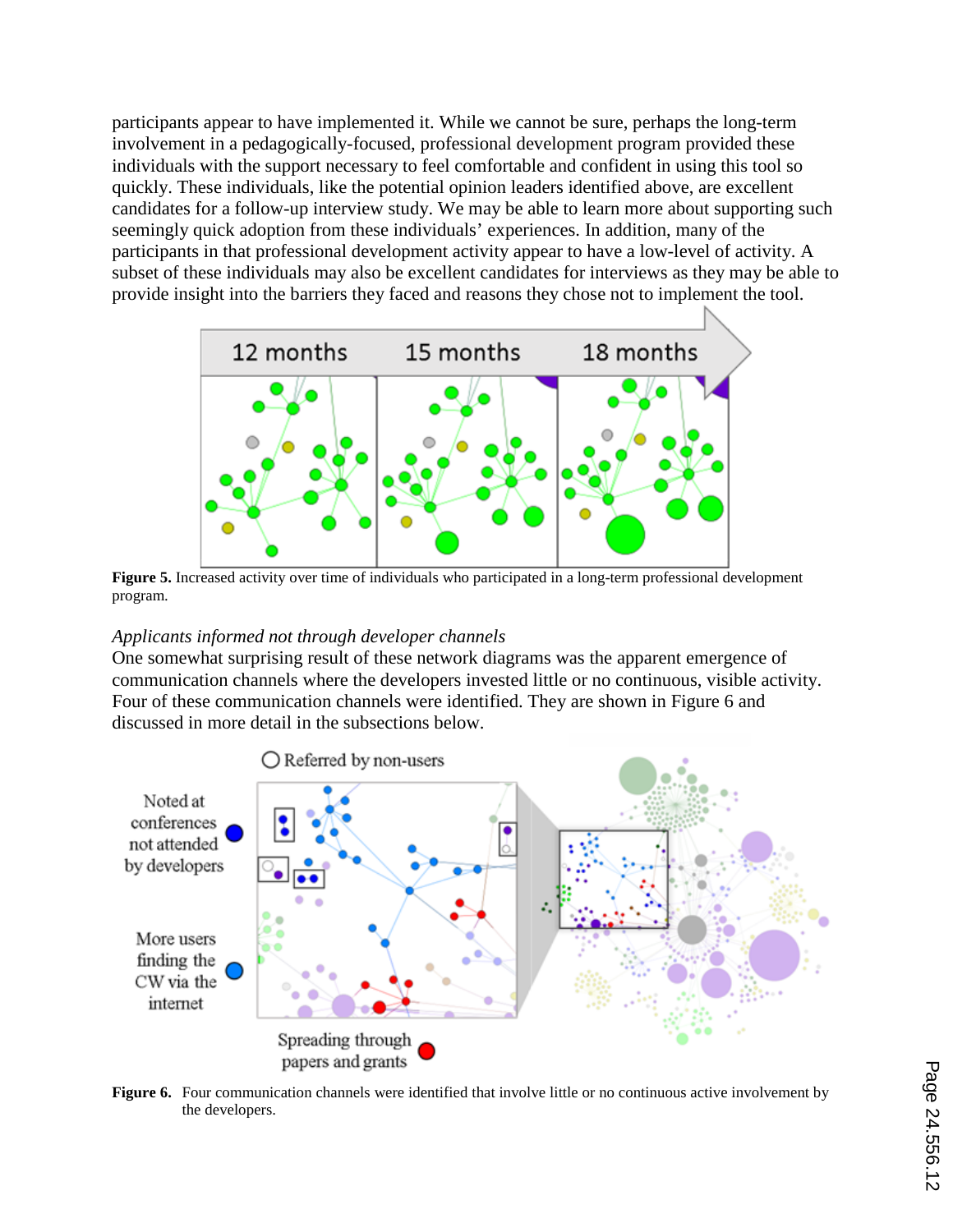*Referred to instructors by non-users* - Two non-users (shown as white nodes with a black border) were referenced as colleagues that informed an applicant about the CW. It is possible that the applicants remembered their referrers incorrectly. However, it is also possible that awareness of the tool is becoming more widespread such that even users that don't see a direct application of the tool for themselves recognize it as potentially valuable for colleagues.

*Noted at conferences not attended by the developers* - Two conferences (both the conference and the applicant are shown as dark blue nodes) were referenced by recent applicants (nodes only present in the most recent network diagram) that the developers had not attended. These two are the first instances of a conference being cited where no developer presented work on the tool or hosted any form of workshop or panel session. This type of activity may also be an indicator that the CW is reaching more widespread visibility.

*An increasing number of users is finding the CW via internet sources (shown as light blue nodes and edges)* - A somewhat less surprising observation is the increase in reference to internet searching and websites in general for their role in connecting instructors to the CW. As the tool becomes more commonly known, is present in more publications, and accessed by more users, it should become easier to find with search engine keyword searches. We expect this apparent trend to continue.

*Spreading through papers and grants* - While papers and grant proposals and reports require effort during preparation, once they are submitted and accepted, the authors are required to provide very little, if any, continuing support. However, these documents are archived and continue to be available via internet searching, archival journals, and grant proposal and report databases. Similar to the internet searching, if there are more materials readily available, a connection is more likely to be made. This result suggests that publications can raise awareness regarding a tool. While internet searchability and publications may serve a purpose in raising awareness, neither communication channel has yet to result in attracting users with a high level of activity.

### **Conclusions & Implications**

Over the first 18 months of the public availability of the AIChE Concept Warehouse there has been a substantial increase in the number of users. In this paper we have shown how the user network has changed over time and which communication channels have been referenced as a source of information and referral for the tool. Nine categories of communication channels were noted including: email, internet searching, reading papers and grants, talking with a publisher, word-of-mouth via colleagues, and attending workshops, conferences, or longer-term professional programs. The current study reinforces findings of a previous study suggesting that, at least at this stage of the tool's life, one-on-one interaction appears to be more effective at promoting high levels of tool use activity. We have also identified two potential opinion leaders who have both suggested the tool to colleagues and incorporated it into professional development activities that they hosted or took part in leading. Finally, we present a somewhat surprising result that applicants are citing as their point of referral communication channels with which the developers have little or no continuous active involvement. This result may be a sign of overall increased awareness of the tool. It is probably too early in the tool's life to know. We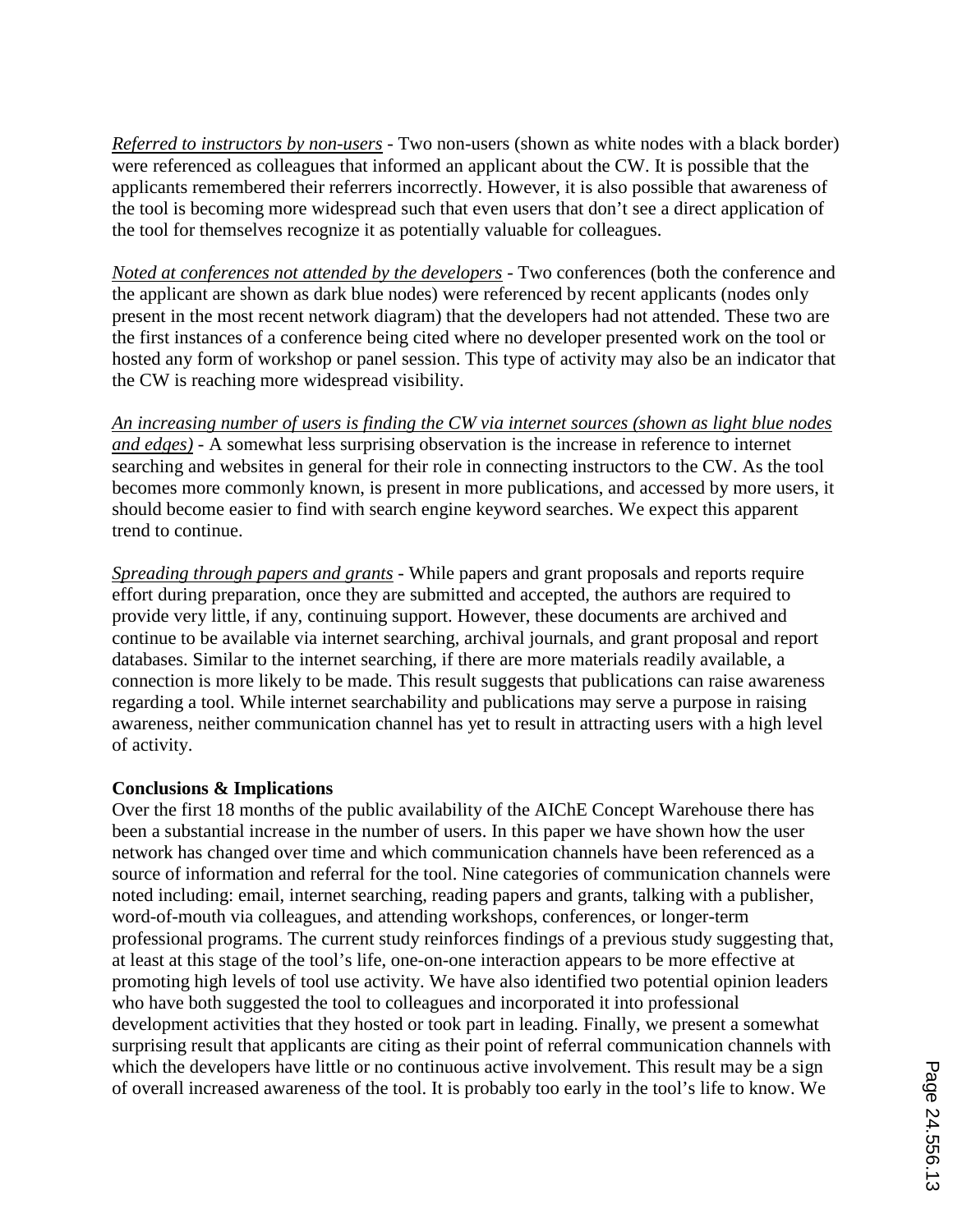have presented a few snapshots of the early stages of an educational innovation's life. These results and the methods used in this paper can serve as a starting point to provide ideas for other innovators embarking on the launch of a new educational innovation or considering examining the early stages of propagation of a tool. However, the results presented prompt a need for further study to more fully understand the system within which the AIChE Concept Warehouse is propagating and the characteristics and motivations of its users.

### **Future Work**

The network diagrams presented a very useful tool for quickly visualizing the propagation of the AIChE Concept Warehouse. They have illuminated several points of interest that warrant further investigation. For example, communication with the potential opinion leaders identified in this study may be able to provide insight into other propagation strategies and ways to support their efforts and minimize barriers. In addition, the users in the professional development program that so quickly learned about and implemented the tool may be able to offer recommendations for how we can further support such quick implementation. Users that appear to be static should be sampled to identify barriers to adoption and implementation.

### **Acknowledgments**

This material is based upon work supported by the National Science Foundation under Grant No. DUE 1023099, 1022957, 1022875, 1022785. We also acknowledge a supplement to grant DUE 1023099 to participate in the I-Corps for Learning program. Any opinions, findings, and conclusions or recommendations expressed in this material are those of the authors and do not necessarily reflect the views of the National Science Foundation.

We would also like to acknowledge all of the individuals who are using the AIChE Concept Warehouse and those who have provided feedback to improve this tool, particularly those who participated in this study. We would also like to acknowledge the people who supported this work with their time and help.

### **References**

- 1. E. M. Rogers, *Diffusion of innovations*, Free Press, New York, 2003.
- 2. E. National Academy of, *Educating the engineer of 2020 : adapting engineering education to the new century*, National Academies Press, Washington, DC, 2005.
- 3. National Research Council. *How People Learn: Brain, Mind, Experience, and School: Expanded Edition*. Washington, DC: The National Academies Press, 2000.
- 4. D. Hestenes, M. Wells and G. Swackhamer, *The Physics Teacher*, 1992, 141-158.
- 5. A. Elby, *American Journal of Physics*, 1999, S52.
- 6. R. M. Felder and R. Brent, *Journal of Engineering Education*, 2005, 57-72.
- 7. C. Crouch, J. Watkins, A. Fagen and E. Mazur, *Research-Based Reform of University Physics*, 2007.
- 8. A. Fagen, C. Crouch and E. Mazur, *The Physics Teacher*, 2002, 206-209.
- 9. M. D. Koretsky and B. J. Brooks, *Chemical Engineering Education*, 2012, **46**, 289-297.
- 10. E. M. Rogers, *Addictive behaviors*, 2002, **27**, 989-993.
- 11. M. Borrego, J. E. Froyd and T. Simin Hall, *Journal of Engineering Education*, 2010, **99**, 185.
- 12. M. Borrego, S. Cutler, J. Froyd, M. Prince and C. Henderson, in *Australasian Association for Engineering Education Conference 2011: Developing engineers for social justice: Community involvement, ethics & sustainability 5-7 December 2011, Fremantle, Western Australia*, Engineers Australia, 2011, p. 448.